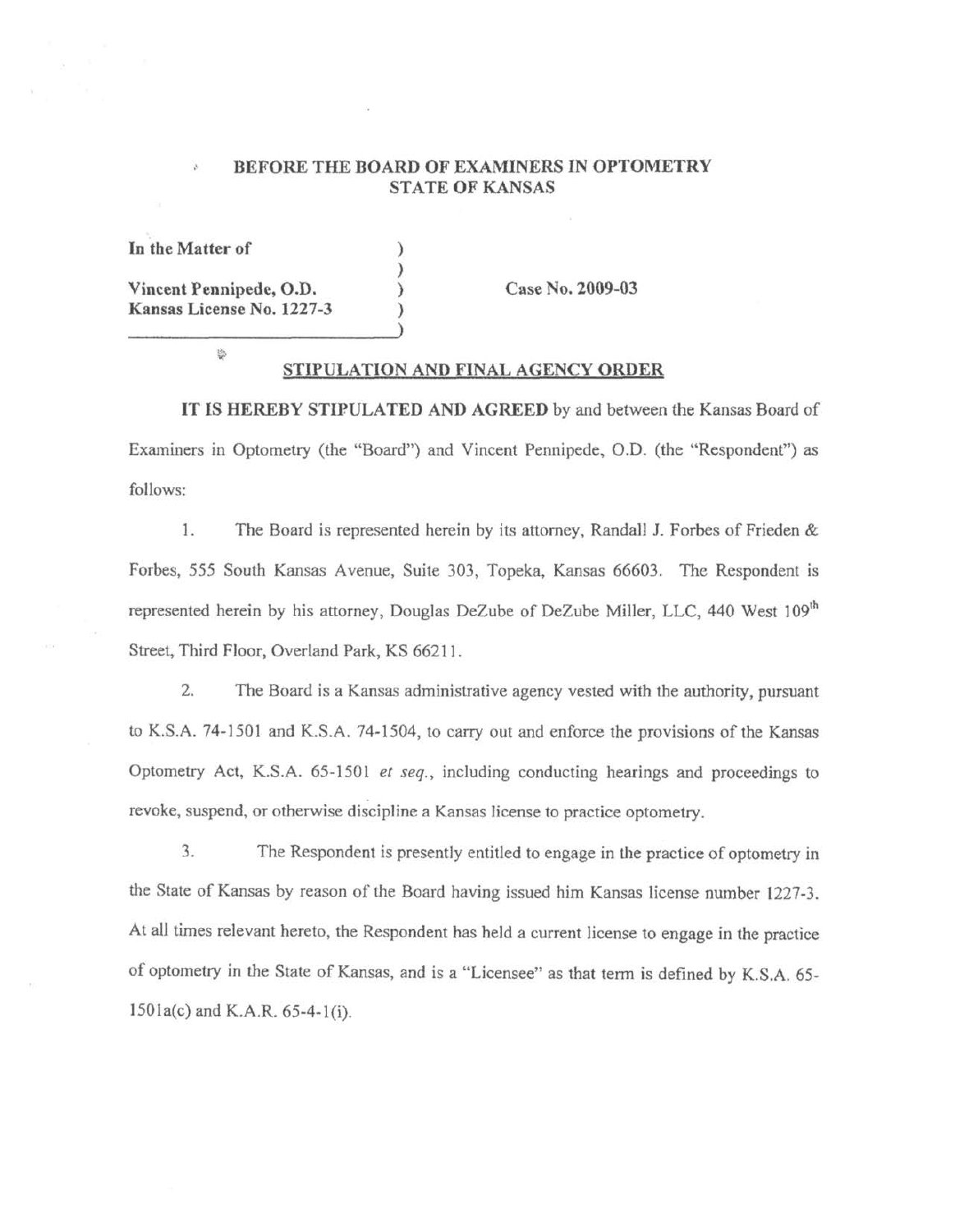4. The Board has received certain information, has investigated, and has determined that there are reasonable grounds to believe that the Respondent has committed an act or acts in violation of the Kansas Optometry Act, K.S.A. 65-1501 *et seq.* 

5. Respondent hereby admits and waives any further proof in this or any other proceeding before or initiated by the Board that:

A. On more than one occasion, Respondent prescribed for himself and for his family members drugs that are unrelated to the practice of optometry.

6. The Board hereby finds and concludes that Respondent's conduct, as described above is grounds for disciplinary action in the State of Kansas, pursuant to K.S.A. 65-1517(b) as defined in K.S.A. 65-1516(b)(13) by prescribing, dispensing, administering, distributing a prescription drug or substances, in an excessive, improper or inappropriate manner or quantity or not in the course of the Respondent's professional practice.

7. The Board hereby finds and the Respondent hereby agrees that the following disposition is just and appropriate under the circumstances:

A. FINE. Respondent hereby agrees and consents to the Board entering an order requiring that the Respondent, within ten ( 10) days of the date of the Final Agency Order contemplated hereby, pay to the Board an administrative fine in the amount of Three Thousand Dollars (\$3,000.00).

B. OTHER REQUIREMENTS. Respondent hereby acknowledges and agrees that as a condition of this Stipulation and Final Agency Order, he must:

1. Comply fully with this Stipulation and Final Agency Order; and

2. Comply fully with the Kansas Optometry Act, the Board's rules and regulations and all state and federal laws relating to Kansas optometrists.

2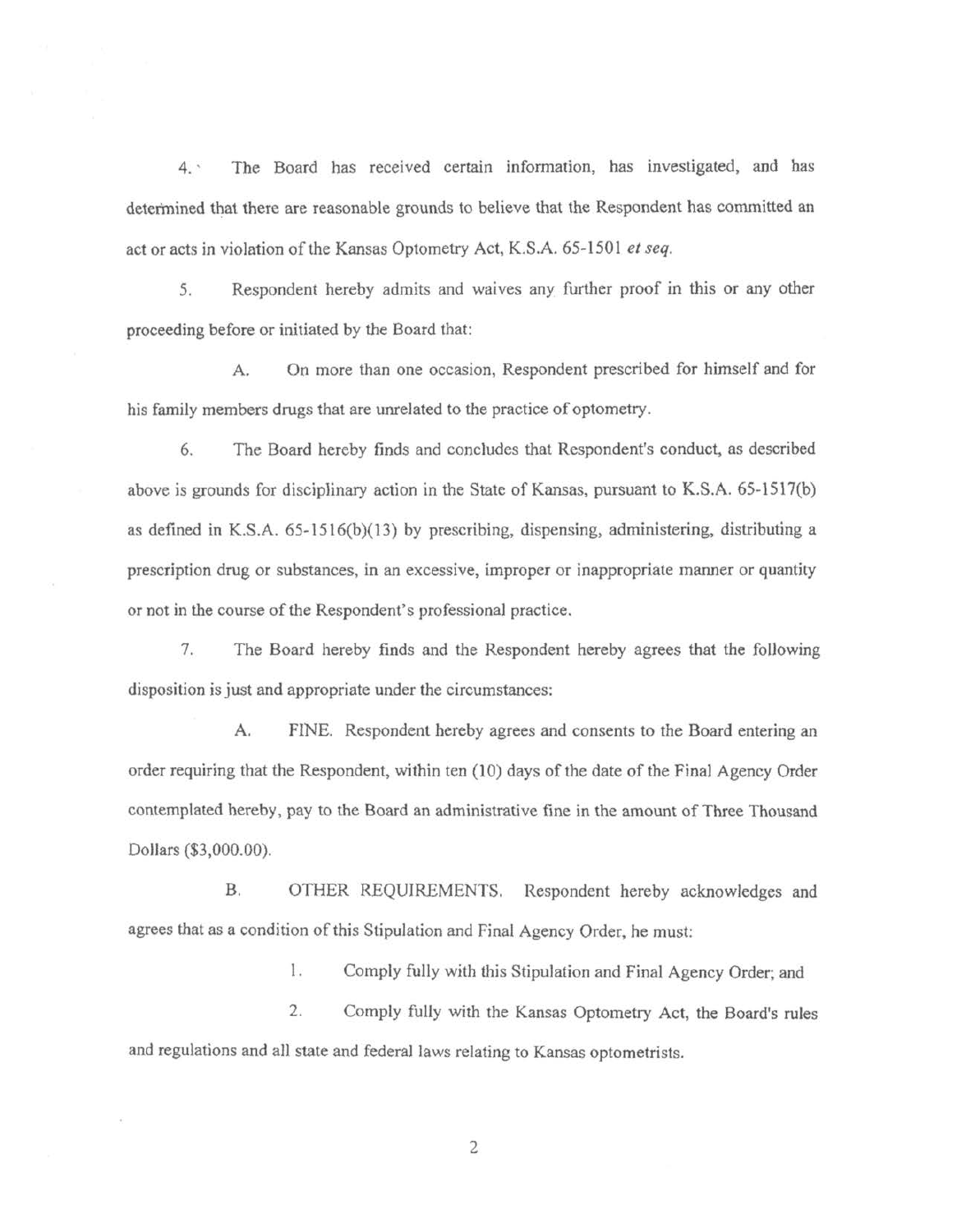8. · Respondent hereby agrees that all infonnation in the possession of the Board's Investigation Member, its staff, its investigators and its attorney regarding the investigation, which led to this disciplinary action, and all information discovered during the pendency of the disciplinary action may be disclosed to and considered by the Board as part of the presentation and consideration of the proposal of settlement in the form of this Stipulation and Final Agency Order and the final Order provided for herein, with or without the presence of the Respondent or his attorney. In the event that this Stipulation and Final Agency Order and the Final Order provided for herein are not accepted and approved by the Board, the Respondent further waives any objection to the Board members' consideration of this Stipulation and Final Agency Order or the information mentioned in the preceding sentence and further agrees to waive any claim of due process violation or the right to seek the disqualification of any Board member as a result of the Board member's consideration of said document and information.

9. The stipulations contained herein shall not become binding until this Stipulation and Final Agency Action is approved by the Board and the Final Order provided for herein is entered by the Board. The Respondent acknowledges that the approval of the Board's attorney shall not constitute the approval of the Board or bind the Board to approve this Stipulation and Final Agency Action or the Final Order provided for herein.

10. The Respondent agrees that this Stipulation and Final Agency Order is in conformance with Kansas and federal law and the Board has jurisdiction to enter into it and enter the Final Order provided for herein. The Respondent further agrees that the Kansas Optometry Act, K.S.A. 65-1501 *et seq.,* is constitutional on its face and as applied in this case.

11 . This stipulation constitutes the entire agreement of the parties and may only be modified by a subsequent writing signed by them. The agreement shall be interpreted in accordance with the laws of the State of Kansas.

3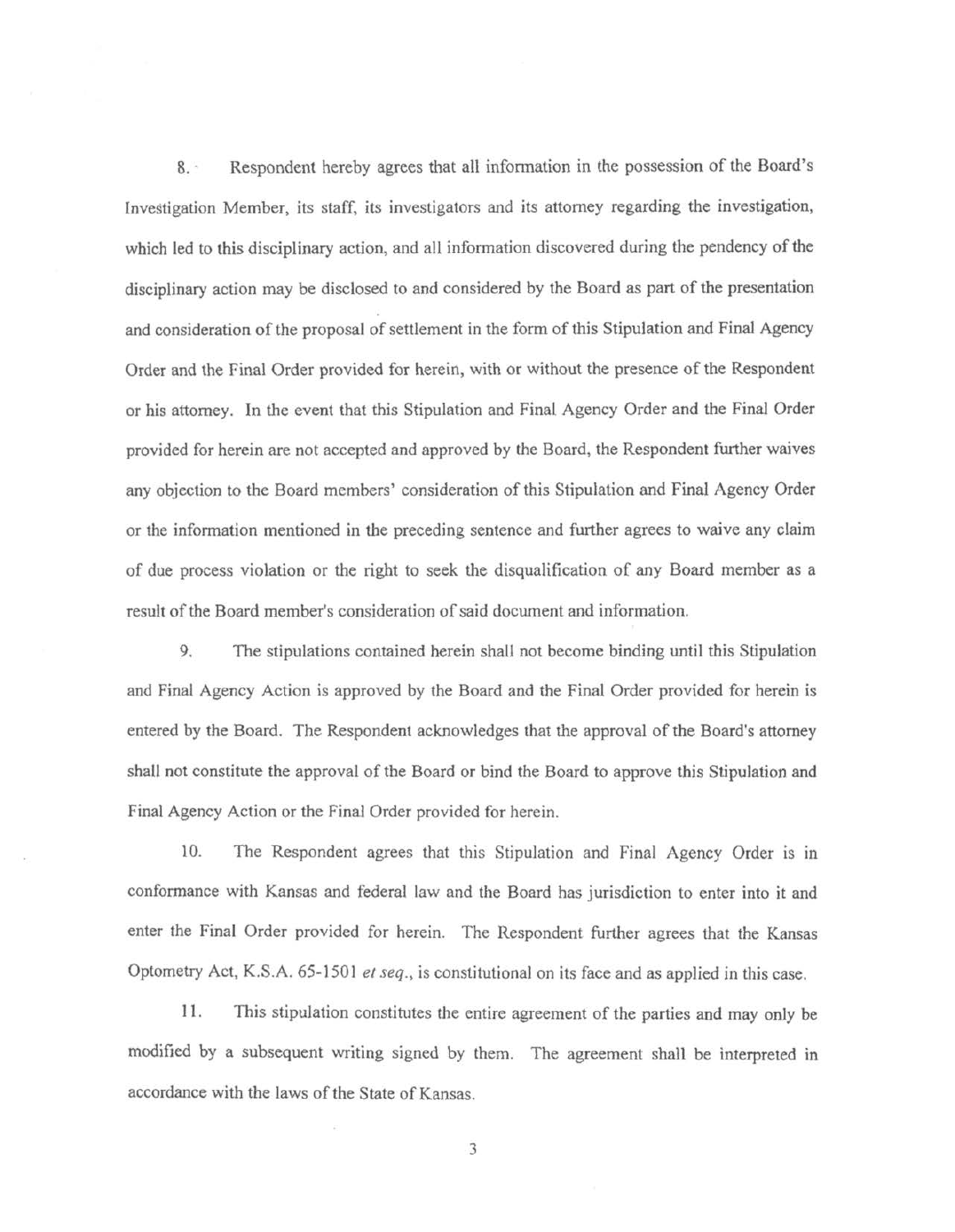12. The Respondent acknowledges that he has the following rights:

A. To have formal notice of charges served upon him;

B. To file a response to the charges;

C. To have notice of and participate in a fonnal adjudicative hearing with the Board making specific findings of facts and conclusions of law based only upon evidence admitted at such hearing; and

D. To take advantage of all applicable provisions of the Kansas Administrative Procedures Act and the Act For Judicial Review and Civil Enforcement of Agency Action.

13. The.Respondent freely waives these foregoing rights and acknowledges that the said waiver is made voluntarily and in consideration of the Board's limiting the disciplinary action taken against him to those provided for herein. The Respondent further waives the right to seek reconsideration or appeal or otherwise contest this Stipulation and Final Agency Order and the Final Order provided for herein.

14. The Respondent acknowledges that he enters into this Stipulation and Final Agency Order freely and voluntarily after consultation with counsel of his choosing or after having had the opportunity to do so. The Respondent further acknowledges that he has read this Stipulation and Final Agency order in its entirety, that he understands its legal consequences and that he agrees that none of its terms are unconscionable, arbitrary or capricious.

15. Time is of the essence to this Stipulation and Final Agency Order. Respondent acknowledges and agrees that any violation of this Stipulation and Final Agency Order shall constitute a willful violation of a lawful Board order and grounds for further disciplinary action against him. The pendency of any disciplinary action arising out of an alleged violation of this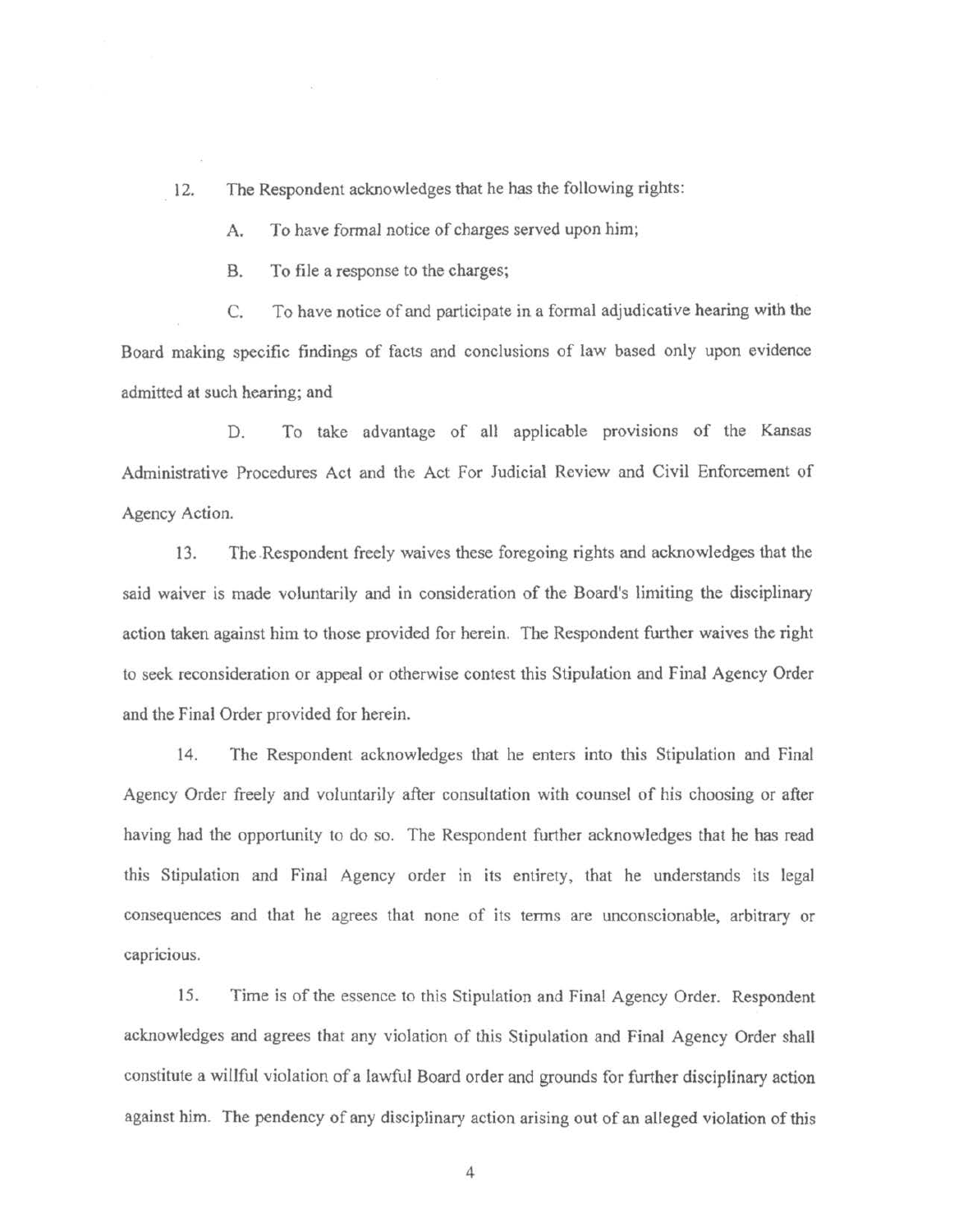Stipulation and Final Agency Order shall not affect the obligation of Respondent to comply with all terms and conditions of this Stipulation and Final Agency Order.

16. This Stipulation and Final Agency Order constitutes the entire and final agreement of the parties. In the event any provision of this Stipulation and Final Agency Order is deemed invalid or unenforceable by a court of competent jurisdiction, it shall be severed and the remaining provisions of this Stipulation and Final Agency Order shall be given full force and effect.

17. Upon execution by all parties, this Stipulation and Final Agency Order shall be a public record in the custody of the Board.

18. This Stipulation and Final Agency Order shall become effective on the day it is approved, accepted and made an order of the Board by way of signature of the Board's authorized representative.

19. The Respondent acknowledges that he has been advised by the Board that he would have the right within 15 days after service of the Final Order provided for herein to file a petition for reconsideration with the Board and the right within 30 days after service of the Final Order provided for herein to file a petition for judicial review in the District Court of Shawnee County, Kansas, in accordance with the Kansas Act for Judicial Review and Civil Enforcement of Agency Actions, K.S.A. 77-60 l, *et seq.,* and to serve such a petition for judicial review on the Kansas Board of Examiners in Optometry by serving Penny Bowie, Executive Officer at 3109 West 6<sup>th</sup> Street, Suite B, Lawrence, Kansas 66049. The Respondent hereby waives those rights.

GREED AND ACCEPTED BY:

2 FGB 2010

Vincent Pennipede, O.D. Date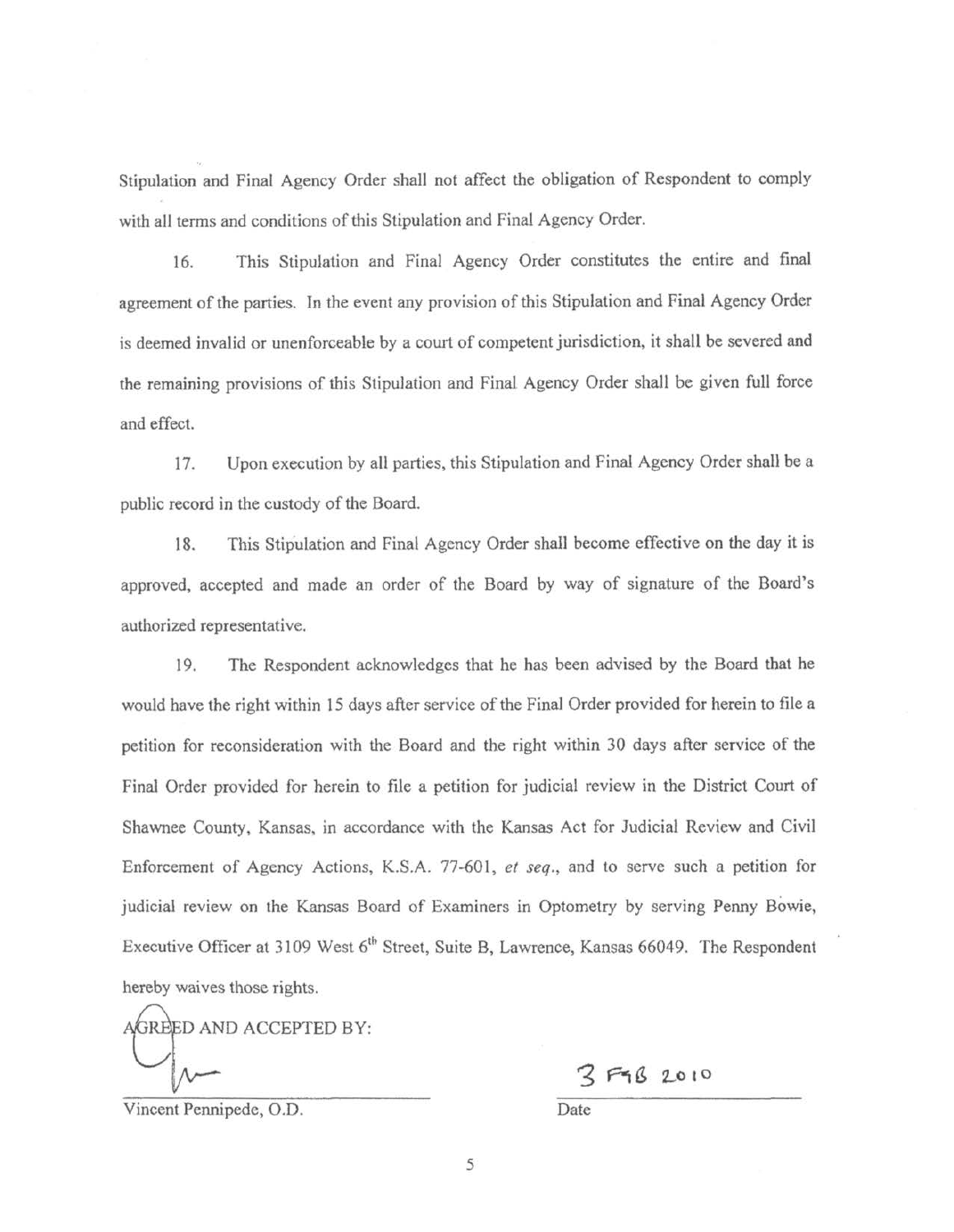Douglas Ayre, O.D. ch

 $\frac{y}{\text{Date}}$ / 29/10

President - Kansas Board of Examiners in **Optometry** 

Douglas<sub>/DeZube</sub> DEZUBE MILLER, LC<br>4400 West 109<sup>th</sup> Street, Third Floor, Overland Park, KS 66211

Randall J. Forbes, P.A. #09089 FRIEDEN & FORBES 555 S. Kansas Avenue, Suite 303 Topeka, KS 66603 TEL: (785) 232-7266 FAX: (785) 232-5841 Attorney for Kansas Board of Examiners In Optometry

 $\bar{\nu}$ 

Date

 $2.15.10$ Date

6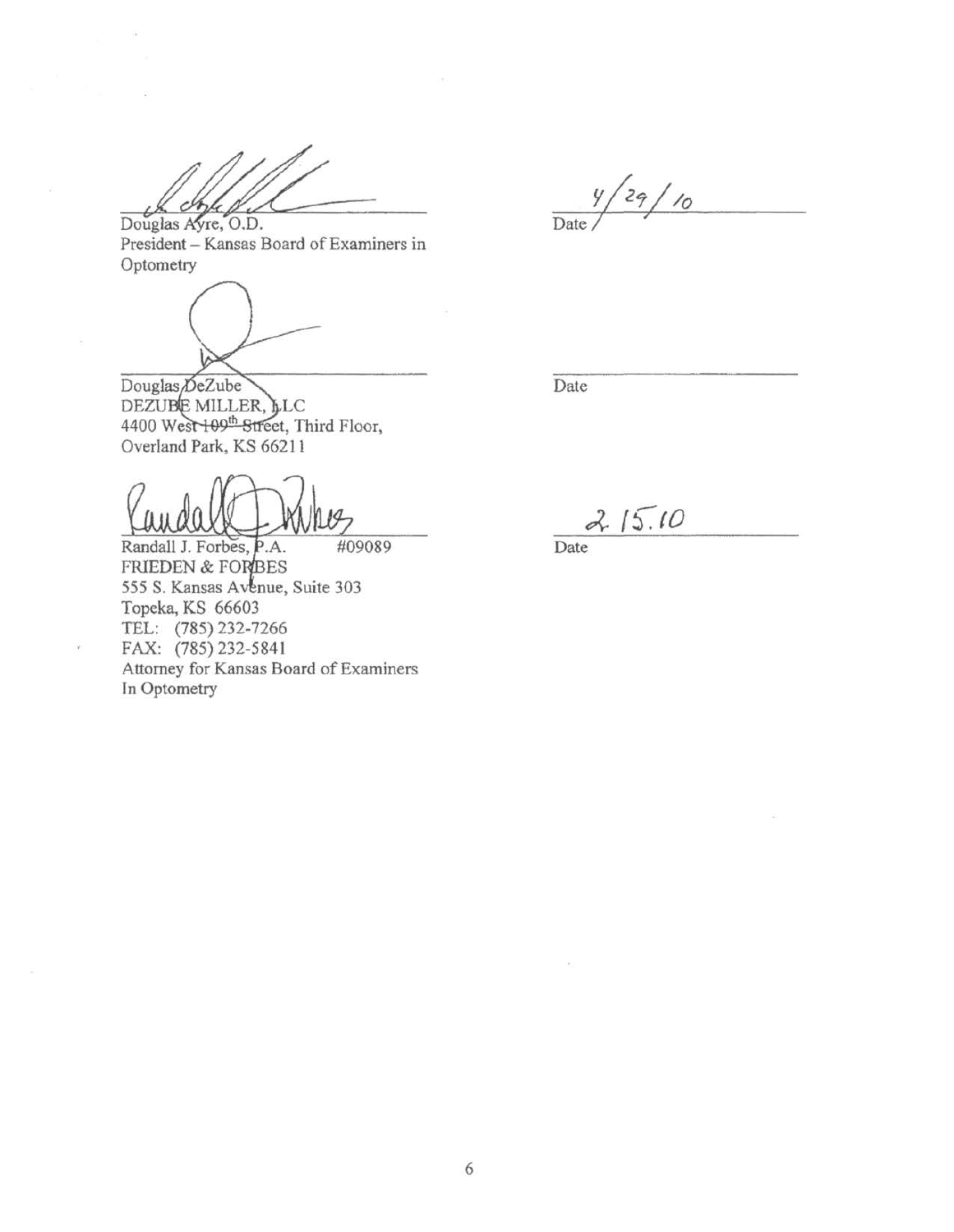### **BEFORE THE BOARD OF EXAMINERS IN OPTOMETRY STATE OF KANSAS**

**In the Matter of Vincent Pennipede, O.D. Kansas License No. 1227-3**  ) ) ) )

**Case No. 09-03** 

# **FINAL ORDER**

Upon motion duly made, seconded and passed, the Kansas Board of Examiners in Optometry (the "Board") hereby approves and accepts the within Stipulation and Final Agency Order and incorporates the provisions thereof as the Final Order of the Board.

ENTERED AND EFFECTIVE this the .).j\_ day of\_-4 "...:.. ;..,\_( \_ \_ \_\_\_ , 20~.

# **KANSAS BOARD OF EXAMINERS IN OPTOMETRY**

By:

Douglas Ayre, O.D. President